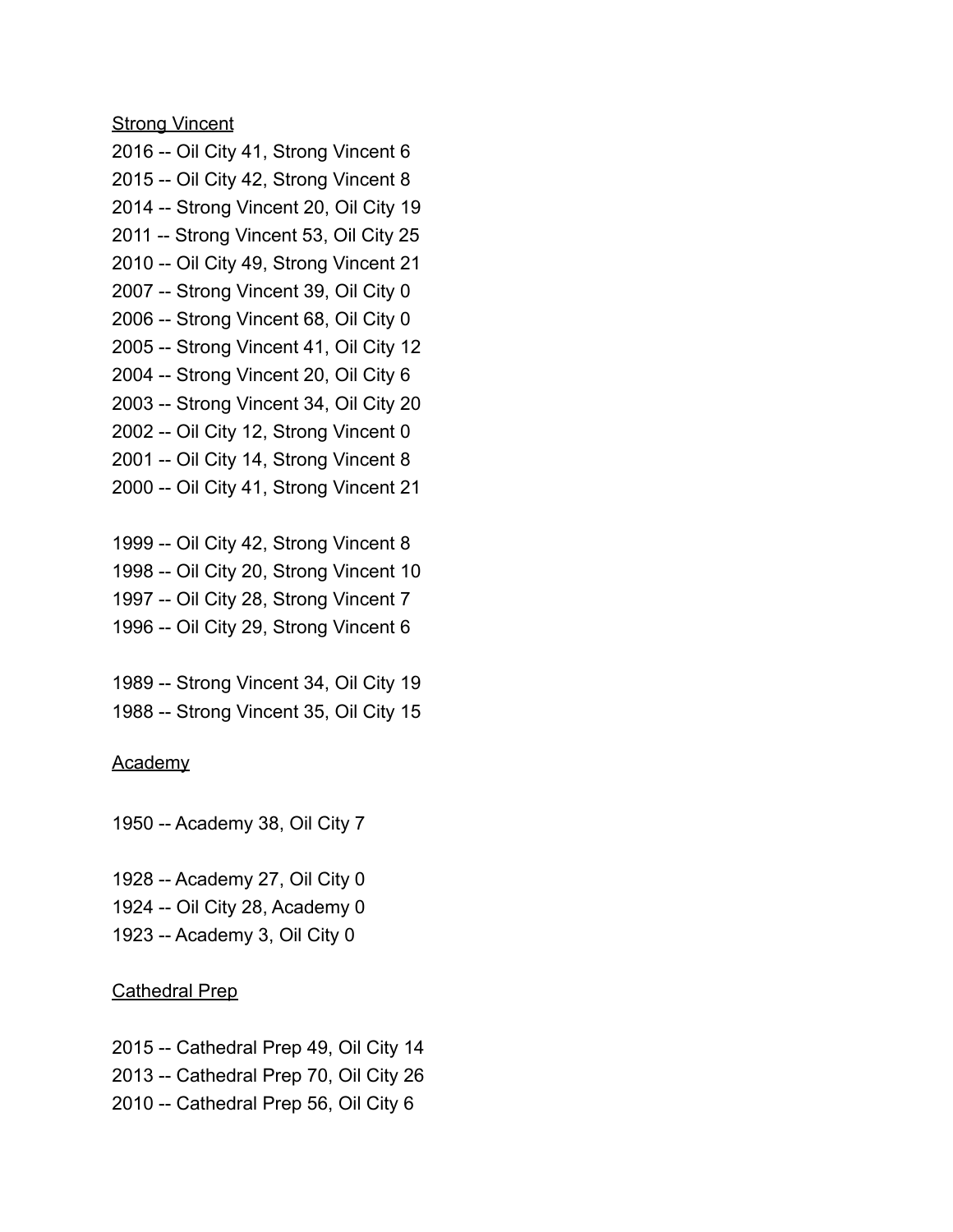## **Central**

1906 -- Erie Central 11, Oil City 0

### Central Tech

2007 -- Oil City 22, Central Tech 18 2006 -- Oil City 14, Central 13 2005 -- Central Tech , Oil City 0 2004 -- Oil City 26, Central Tech 0 2003 -- Oil City 45, Central Tech 7 2002 -- Oil City 20, Central Tech 19

### **Tech**

1968 -- Oil City 46, Tech 7 1967 -- Oil City 40, Tech 19 1965 -- Tech 53, Oil City 26

1947 -- Tech 27, Oil City 13

# McDowell/Millcreek

1966 -- McDowell 52, Oil City 6

- 1955 -- (tie) Oil City 13, Millcreek 13
- 1954 -- (tie) Oil City 7, Millcreek 7
- 1953 -- Oil City 27, Millcreek 12
- 1952 -- Oil City 20, Millcreek 12
- 1951 -- Oil City 26, Millcreek 6
- 1950 -- Millcreek 13, Oil City 7

1949 -- Millcreek 28, Oil City 13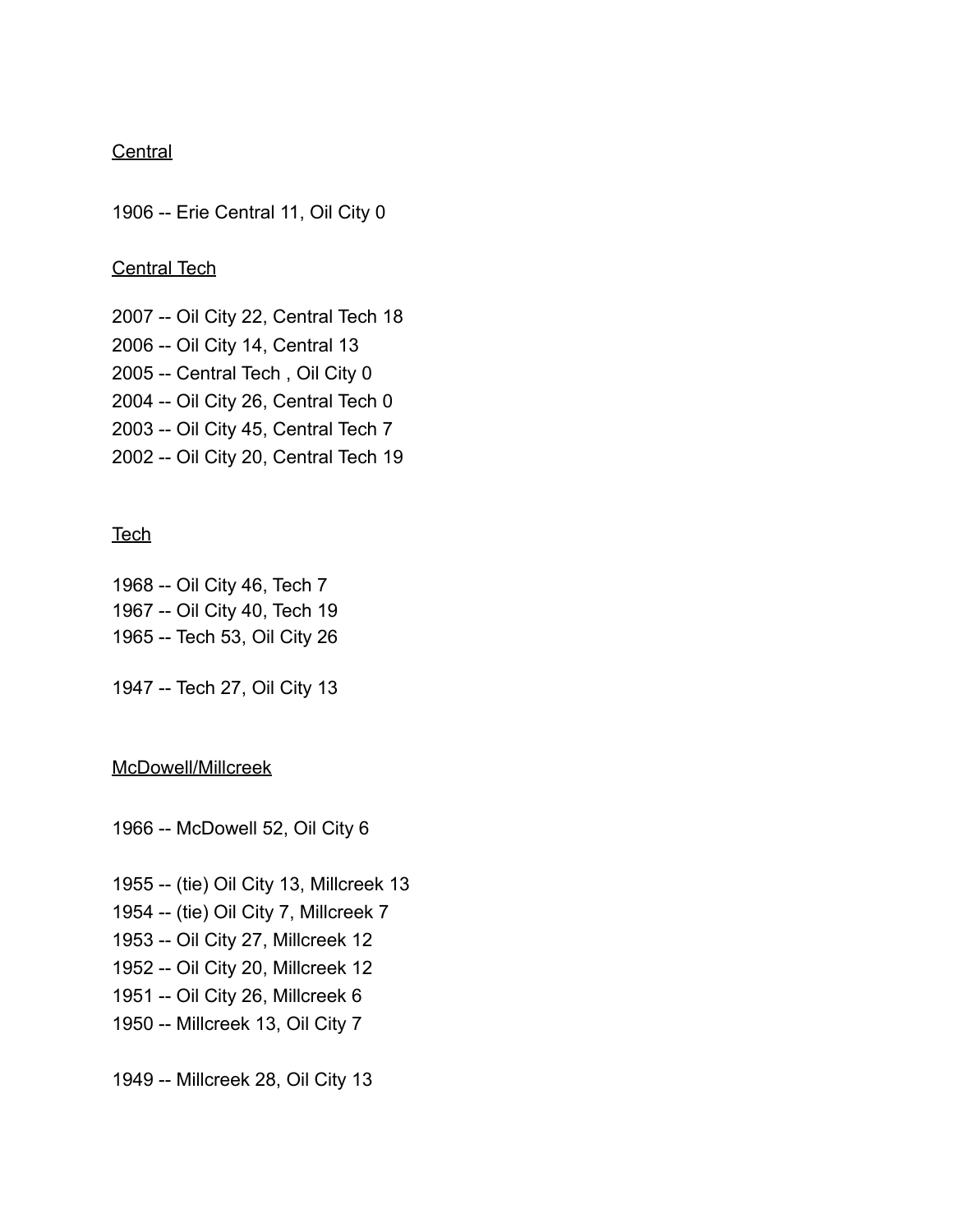1948 -- Millcreek 6, Oil City 0

**Mercyhurst** 

1991 -- Oil City 19, Mercyhurst 18

Erie East

2007 -- Oil City 17, East 14 2006 -- Oil City 51, East 0 2005 -- Oil City 34, East 19 2004 -- Oil City 51, East 6 2003 -- Oil City 42, East 22 2002 -- Oil City 28, East 16 2001 -- East 28, Oil City 26 2000 -- Oil City 43, East 8

1999 -- Oil City 36, East 8 1998 -- Oil City 27, East 8 1997 -- Oil City 41, East 14 1996 -- Oil City 36, East 6 1995 -- Oil City 36, East 16 1994 -- Oil City 28, East 13

1989 -- Oil City 26, East 6 1988 -- Oil City 8, East 6

1956 -- Oil City 39, East 6

1940 -- East 34, Oil City 6

1939 -- East 21, Oil City 0

1926 -- Oil City 7, East 0

1925 -- East 14, Oil City 13